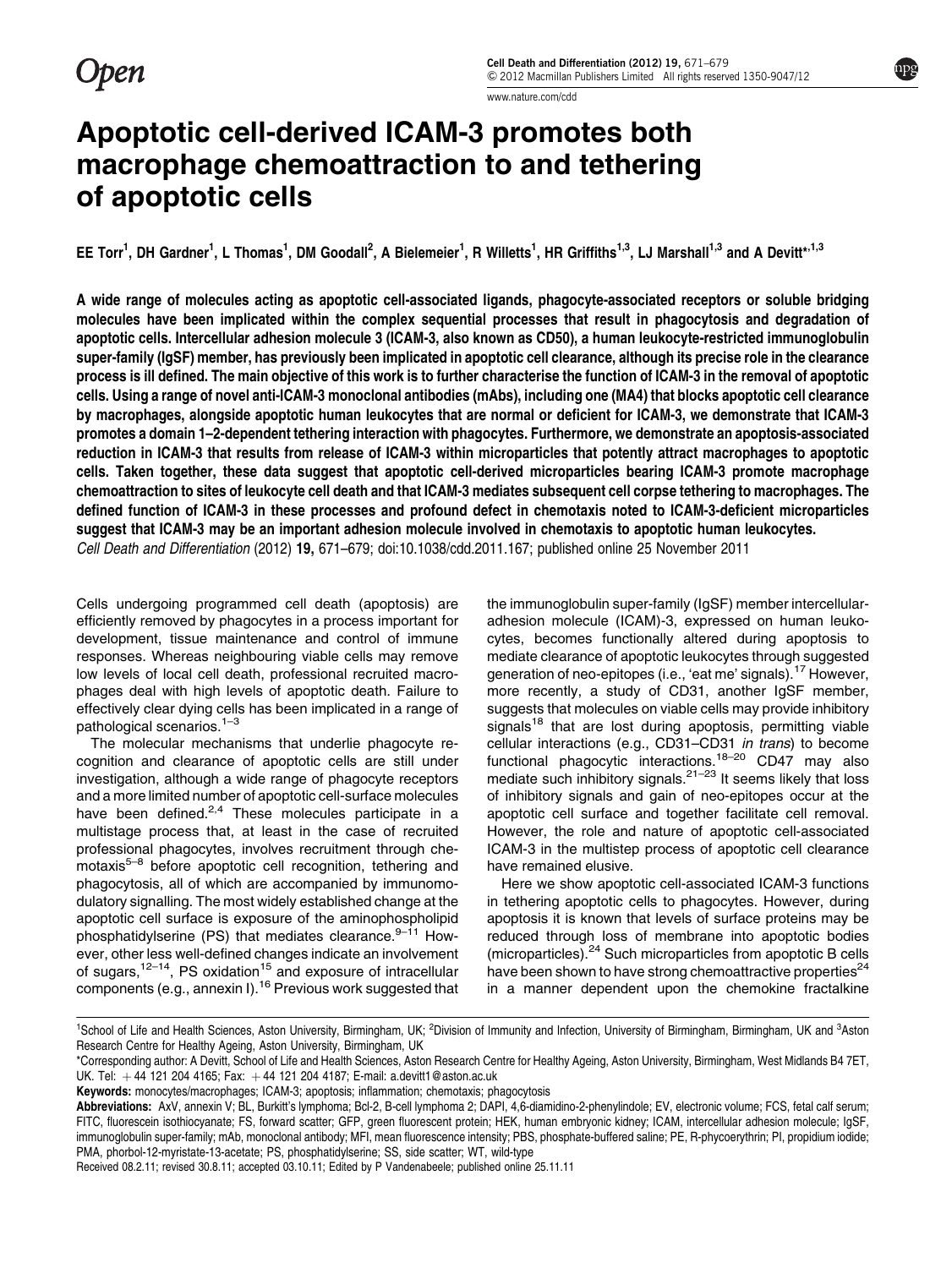(CX3CL1), which acts as a 'find me' signal, and its cognate receptor (CX3CR1).<sup>[25](#page-8-0)</sup> Here we show that rapid and substantial loss of ICAM-3 from the surface of apoptotic leukocytes occurs via microparticle shedding and these microparticles are strongly chemoattractive in a manner dependent upon ICAM-3. Together with the established role of ICAM-3 as an important adhesion molecule involved in immune synapse formation, our data provide new insight into the mechanisms of chemoattraction of phagocytes to apoptotic cells and identify ICAM-3 as a key adhesion molecule within the process.

## **Results**

Interaction of apoptotic cells with phagocytes is inhi-bited by ICAM-3 mAb MA4. Moffatt et al.<sup>[17](#page-8-0)</sup> characterised two, now unavailable, anti-ICAM-3 monoclonal antibodies (mAbs: BU68 and 3A9) capable of blocking interaction of apoptotic cells with phagocytes showing that they were reactive to the membrane-distal domains of ICAM-3 (domains 1 and 2). Here a panel of novel mAbs raised from mice immunised with ICAM-3-transfected human embryonic kidney (HEK) cells were screened by ELISA against recombinant ICAM-3 (domains 1 and 2)-Fc fusion protein and CD14-Fc as a control (Supplementary Figure 1). We identified 17 anti-ICAM-3 mAbs specific for domains 1 and 2.

Using an established model system of specific apoptotic cell clearance, <sup>26,27</sup> we screened these anti-ICAM-3 mAbs and identified one, MA4, that robustly inhibited apoptotic cell interaction with phagocytes (Figures 1a and b). The observed degree of inhibition with MA4 (59  $\pm$  14%) was in line with that [seen](#page-8-0) [previously](#page-8-0) [with](#page-8-0) [ICAM-3](#page-8-0) [mAbs](#page-8-0) [BU68](#page-8-0) [and](#page-8-0) 3A9.<sup>17</sup> Other mAbs (e.g., BH10 and GD12) of the same isotype (murine  $IqG1/\kappa$ ) were also screened but failed to inhibit clearance. Further analyses indicated that MA4, BH10 and GD12 were all capable of reacting with full-length ICAM-3 (domains 15) that was denatured and reduced (assessed by western blotting) or native and cell-associated ICAM-3 (assessed by flow cytometry) (Supplementary Figure 1).

These results confirm MA4 as a novel anti-ICAM-3 mAb that reacts with a probable linear epitope in domains 1 and 2 of ICAM-3, and is capable of inhibiting apoptotic cell interaction with phagocytes.

Apoptotic cells deficient for ICAM-3 exhibit reduced clearance by phagocytes. Earlier studies showed that the role of ICAM-3 on apoptotic cells in promoting clearance can be revealed through the use of inhibitory mAbs (Figure 1a, [and](#page-8-0) [see](#page-8-0) [Moffatt](#page-8-0) et al.<sup>17</sup>) and by overexpression of ICAM-3 to promote clearance.<sup>17</sup> Here we demonstrate an alternative and complementary method to reveal a role for ICAM-3 in apoptotic cell clearance. ICAM-3-deficient Mutu Burkitt's lymphoma (BL) cells or Jurkat T cells (human leukocyte cell lines that normally express ICAM-3) were isolated following sequential flow cytometric sorting for very low/ negative expression levels of surface ICAM-3. The cellular proteome analysed by 2D gel electrophoresis<sup>[28](#page-8-0)</sup> was not significantly different between ICAM-3-deficient cells and



 $+AC + MA4$ 

b

+AC + BH10

**Figure 1** Inhibition of apoptotic cell interaction with THP-1 phagocytes by anti-ICAM-3 mAb MA4. (a) Mutu BL cells were induced to apoptosis by UV (100 mJ/cm<sup>2</sup>) and co-cultured with THP-1 phagocytes (MØ) in the presence of the indicated mAbs. The proportion of MØ interacting with (tethering and/or phagocytosing) apoptotic cells (ACs) was scored using light microscopy following Jenner/Giemsa staining. Data (mean  $\pm$  S.D.) from at least three separate experiments each carried out in quadruplicate are shown (data are normalised to the mAb-free co-culture ('Alone'). (b) Microscopic appearance of a THP-1 phagocyte culture or co-cultures of THP-1 and ACs in the presence or absence of the indicated mAb (MA4 or BH10). Scale bar = 50  $\mu$ m. \*\* P < 0.01 ANOVA with Dunnett's post-hoc test

their ICAM-3-replete counterparts. Such ICAM-3-deficient cells exhibited reduced ability to interact with THP-1 phagocytes when compared with their ICAM-3-replete counterparts ([Figure 2a\). Similar results were noted with primary human](#page-2-0) [monocyte-derived macrophages \(Supplementary Figure 2\).](#page-2-0) [Detailed analysis of apoptotic cell death indicated that both](#page-2-0) [populations of cells died with the same kinetics and to](#page-2-0) [the same extent irrespective of their ICAM-3 expression](#page-2-0) [\(Supplementary Figure 3\). Furthermore, when apoptotic cells](#page-2-0) [were incubated with phagocytes in the presence of MA4, only](#page-2-0) [the recognition of ICAM-3-expressing cells was inhibited](#page-2-0)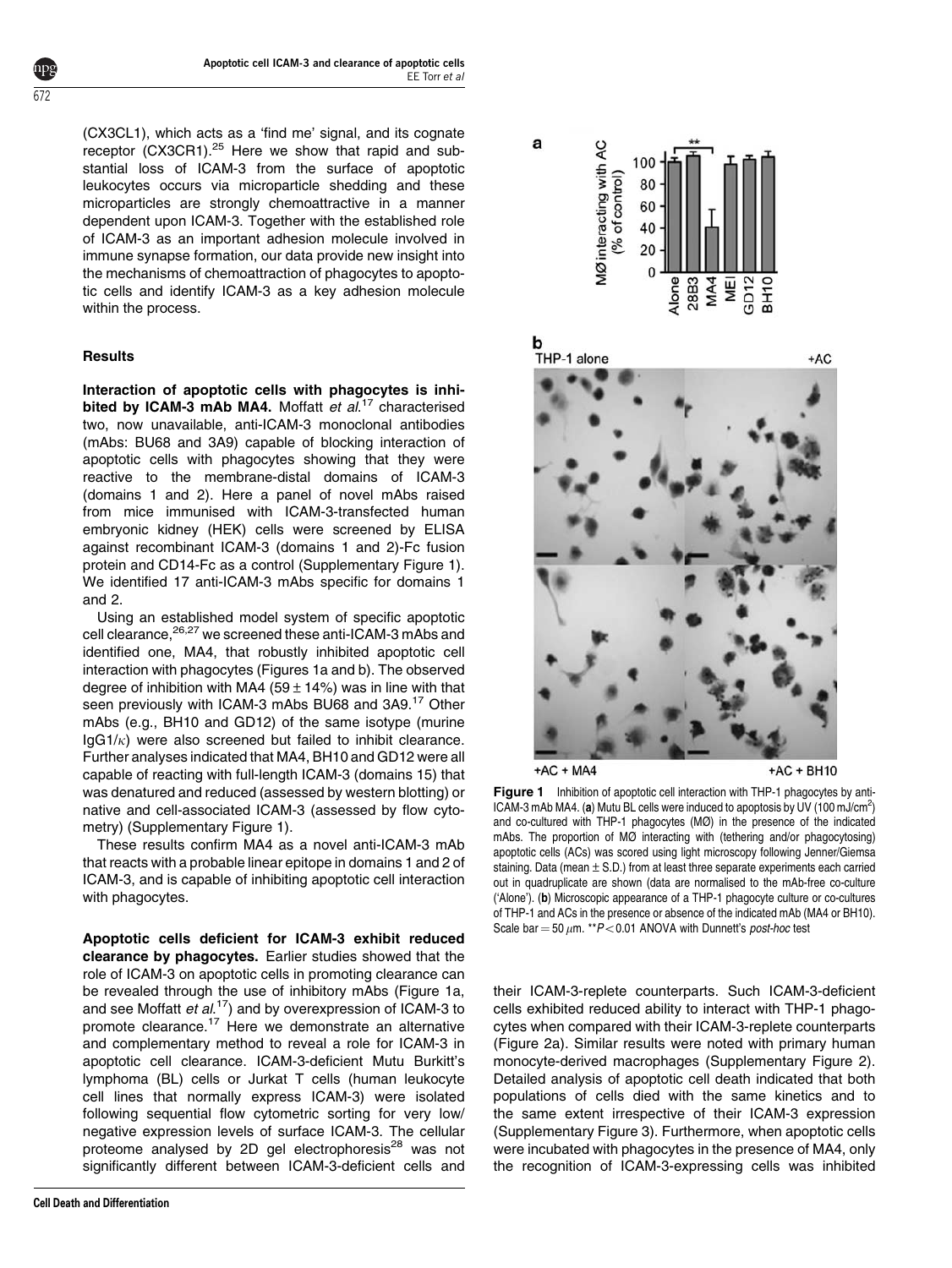



Figure 2 Interaction of apoptotic cells with human or mouse phagocytes is reduced in the absence of apoptotic ICAM-3. WT and ICAM-3-deficient BL and Jurkat cells were induced to apoptosis by UV (Mutu: 100 mJ/cm<sup>2</sup>; Jurkat 150 mJ/cm<sup>2</sup>) and co-cultured with THP-1 phagocytes (MØ) for 1 h. The proportion of MØ interacting with (tethering and/or phagocytosing) apoptotic cells (ACs) was scored using light microscopy following Jenner/Giemsa staining (a). Expression of ICAM-3 on apoptotic target cells was assessed by indirect immunofluorescence. Flow cytometric histograms of anti-ICAM-3 mAb-stained WT (grey profiles) or ICAM-3-deficient (clear profiles) Mutu/BL or Jurkat cells are shown (b). The ability of the blocking anti-ICAM-3 mAb MA4 to modulate the capacity of apoptotic WT and ICAM-3-deficient BL cells to interact with THP-1 phagocytes (c) and J774 mouse phagocytes (d) was assessed. Data shown are mean  $\pm$  S.D. of replicate samples ( $n=4$ ) from one experiment (of at least four similar).  $***P<0.001$  ANOVA with Tukey's post-hoc test

(Figure 2c and d), supporting the specificity of effect by MA4. This phenomenon was evident irrespective of the method chosen for induction of apoptosis (UV (Figure 2), ionomycin or staurosporine (data not shown)).

<span id="page-2-0"></span>a

MØ interacting<br>with AC (%)

**The Company** 

80

60

40

20  $\Omega$ 

It is notable that ICAM-3 mediates apoptotic human leukocyte clearance by murine macrophages (Figure 2d). These data demonstrate that the phagocyte receptor function for apoptotic ICAM-3 is present in mice where ICAM-3 is naturally absent. Taken together, these data further demonstrate a role for ICAM-3 in the interaction of apoptotic leukocytes with phagocytes, consistent with our previous reports, and that the receptor for apoptotic ICAM-3 likely recognises molecular changes that may not be restricted to ICAM-3. Indeed, these observations further support the notion that clearance mechanisms are highly conserved across species.

Apoptotic cell-associated ICAM-3 mediates tethering to phagocytes. The phagocytic removal of apoptotic cells is a complex multistep process.[2](#page-8-0) To address whether apoptotic cell-associated ICAM-3 functions as a ligand for tethering or engulfment, apoptotic leukocytes were co-cultured with phagocytes at  $20^{\circ}$ C, permissive only for apoptotic cell tethering

to phagocytes, $29$  and results were compared with assays at 37°C, permissive for both tethering and phagocytosis. Here we show reduced tethering of ICAM-3-deficient BL cells with human phagocytes when compared with their ICAM-3-replete counterparts [\(Figure 3a\). These data strongly implicate ICAM-3](#page-3-0) [as a tethering ligand for apoptotic cells, a function also demon](#page-3-0)[strated using mouse macrophages \(Figure 3b\).](#page-3-0)

ICAM-3 levels reduce during apoptosis due to shedding in microparticles. It is intriguing that ICAM-3 levels reduce during apoptosis given the emergence of a role for ICAM-3 in apoptotic cells.[17](#page-8-0) Mutu B cells provide a robust model for the analysis of early apoptosis by flow cytometry. Light scatter (forward scatter/electronic volume (FS/EV) versus side scatter (SS)) defines two cell populations [\(Figure 4a\): region 1: smaller](#page-4-0) [and more granular cells that are necrotic \(including late](#page-4-0) [apoptotic/secondary necrotic cells\) and stain with the vital](#page-4-0) [dye propidium iodide \(PI\); and region 2: larger and](#page-4-0) [less granular cells \(live or early apoptotic\) where plasma](#page-4-0) [membranes](#page-8-0) [are](#page-8-0) [intact](#page-8-0) [and](#page-8-0) [exclude](#page-8-0) PI.<sup>27,30</sup> Region 2 cells (live/early apoptotic) are therefore viable or actively undergoing apoptosis (as detected by annexin V (AxV) staining and exclusion of PI). This live/early apoptotic region

 $b/3$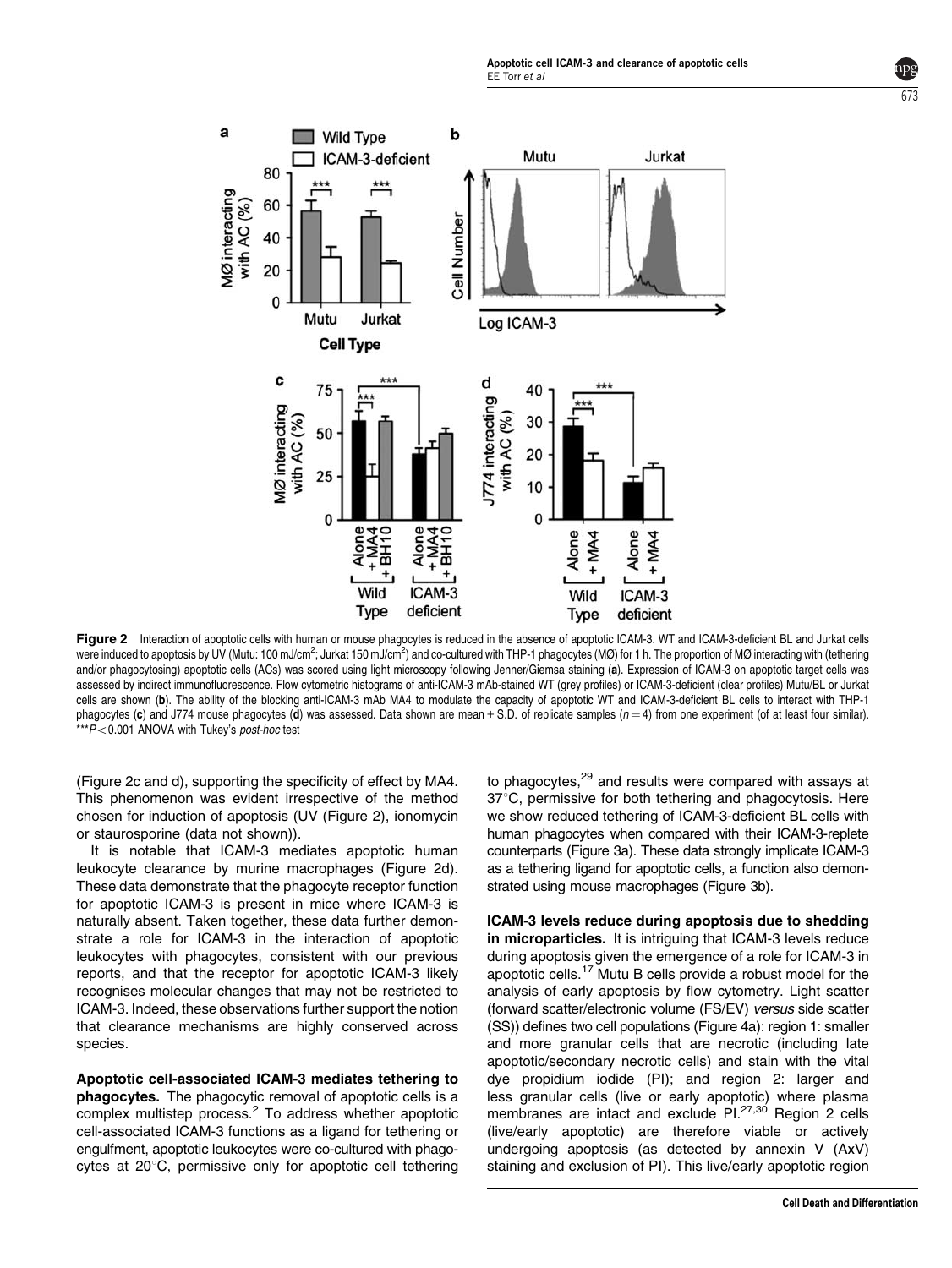

<span id="page-3-0"></span>674

**Figure 3** Tethering (binding) of apoptotic cells to human or mouse phagocytes is reduced in the absence of apoptotic cell ICAM-3. BL and Jurkat cells (WT or ICAM-3 deficient) were induced to apoptosis by UV (Mutu: 100 mJ/cm<sup>2</sup>; Jurkat 150 mJ/cm2 ). The capacity of THP-1 phagocytes to tether apoptotic cells (WT, grey bars; ICAM-3-deficient, open bars) was assessed at room temperature (nonpermissive for phagocytosis) and compared with interaction (binding and phagocytosis), which was assessed at  $37^{\circ}$ C (a). Similar tethering assays using J774 and RAW mouse phagocytes are shown (b). Data shown are mean  $\pm$  S.D. of replicate samples ( $n = 4$ ) from one experiment of at least three similar. \*\* $P < 0.01$ ;  $***P<0.001$  ANOVA with Tukey's post-hoc test

of a population of Mutu BL cells will be predominantly  $AxV + /$ PI- within 5-6h of UV irradiation. With continued incubation, these cells change morphology to fall in region 1 (late apoptotic/necrotic) with apoptotic nuclear morphology.[27,30](#page-8-0)

In line with previous work, $17$  we noted ICAM-3 reduced (by 30%) in Mutu BL cells 24 h after apoptosis induction (mean fluorescence intensity (MFI) Mutu control  $=$  50.3 versus Mutu 24 h post  $UV = 35.2$ ). No such decrease was noted with apoptosis-resistant Mutu/B-cell lymphoma 2 (bcl-2) cells (MFI Mutu/bcl-2 control  $=$  50 versus Mutu/bcl-2 24 h post  $UV = 47.7$ ). To exclude the effects of secondary necrosis or prolonged incubation in vitro, ICAM-3 levels on early apoptotic cells were further studied.

Here we demonstrate that ICAM-3 levels begin to reduce in Mutu cells (but not Mutu/Bcl-2 cells) while still confined to the live/early apoptotic region 2, suggesting that ICAM-3 levels reduce early in apoptosis ([Figure 4b\) and low](#page-4-0) [ICAM-3 levels are most closely associated with PS exposure](#page-4-0) [as detected with AxV-fluorescein isothiocyanate \(FITC\)](#page-4-0) [\(Figure 4c\). All cells that show low expression of ICAM-3 are](#page-4-0) [also exposing PS.](#page-4-0)

The mechanism of ICAM-3 reduction has not been reported. A number of possible explanations for this exist and are associated with monoclonal antibody detection of ICAM-3. Structural alterations to ICAM-3 (e.g., changes in glycosylation) may render mAbs unable to detect ICAM-3 even if present. Alternatively, molecular redistributions of ICAM-3 during apoptosis may result in epitope masking such that ICAM-3 is less detectable (via mAbs) rather than being reduced in levels. To address this possibility, we generated a green fluorescent protein (GFP)-tagged ICAM-3 (C terminal tag; intracellular) and expressed this in HeLa cells. These cells showed reduced levels of ICAM-3–GFP as apoptosis proceeded ([Figure 4d\), suggesting ICAM-3 loss. Together,](#page-4-0) [the reduction in GFP and concomitant loss of cell volume](#page-4-0) [\(Figure 4d\) suggest that ICAM-3 levels are unlikely to be](#page-4-0) [reduced simply as a result of ICAM-3 cleavage from the cell,](#page-4-0) [leaving behind the GFP tag and transmembrane domain.](#page-4-0) [Loss of ICAM-3 as an explanation of the reduced ICAM-3](#page-4-0) [levels was also supported by the observation that lymphocyte](#page-4-0) [ICAM-3 levels \(detected using immunofluorescent flow](#page-4-0) [cytometry\) also showed ICAM-3 reduced with cell volume](#page-4-0) [\(Figure 4e\). Apoptosis-induced reduction in cell volume is](#page-4-0) [known to occur via a number of mechanisms including](#page-4-0) [membrane loss through release of blebs to apoptotic bodies](#page-4-0) [\(membrane-enclosed apoptotic cell-derived material, parti](#page-4-0)[cles also known as microparticles\).](#page-4-0)

To test the hypothesis that ICAM-3 levels reduce during apoptosis as a result of shedding within microparticles, ICAM-3–GFP-transfected HeLa cells were studied. Importantly, phagocytes cleared these cells in an ICAM-3-dependent manner (revealed by MA4 inhibition of the interaction; Supplementary Figure 4) indicating that GFP tagging of ICAM-3 did not disrupt the function of ICAM-3 in apoptotic cell clearance. Detailed microscopic analyses of HeLa-ICAM-3– GFP cells throughout an established model of apoptosis<sup>[31](#page-8-0)</sup> revealed ICAM-3–GFP within blebs at the apoptotic cell surface [\(Figure 5a\). These blebs appeared early \(beginning 2](#page-5-0) [to 3 h post anisomycin\) in the apoptosis programme and in](#page-5-0) some cases were large (up to  $5 \mu m$  diameter) and contained [nuclear material \(Figure 5a\). Although HeLa cell apoptosis](#page-5-0) [differs in respect of membrane blebbing to that seen in](#page-5-0) [leukocytes, the blebbing noted within our studies equates to](#page-5-0) [the second wave of HeLa cell blebbing that is similar to that](#page-5-0) [seen](#page-8-0) [in](#page-8-0) [leukocytes.](#page-8-0)<sup>31</sup> However, it is unclear if the observed blebs are released. In order to assess then if such relocation of ICAM-3 occurs in our leukocyte model of apoptosis and to extend our observations to assess if these visualised blebs are released from dying cells, wild-type (WT) or ICAM-3 deficient Mutu cells were induced to apoptosis and culture supernatants harvested. Using centrifugation to enrich for microparticles and western blotting to detect ICAM-3, our data indicate a clear release of ICAM-3 in microparticles ([Figure 5b\).](#page-5-0)

Microparticle release from dying B cells has been reported and is accompanied by loss of cell-surface molecules, and those particles are reported to be chemoattractive for macrophages.<sup>24</sup> More recently, microparticles from Mutu BL cells have been noted to have chemoattractive capacity to recruit macrophages to sites of cell death in a manner, at least partly, dependent upon the chemokine CX3CL1 and its receptor CX3CR1.[25](#page-8-0)

Given that cell recruitment often requires a chemokine and adhesion molecule to affect cell recruitment, and that we have here shown that ICAM-3 functions to tether dying cells to phagocytes, we reasoned that ICAM-3 is a possible candidate adhesion molecule involved in microparticle interaction with macrophages, thus mediating chemoattraction. To assess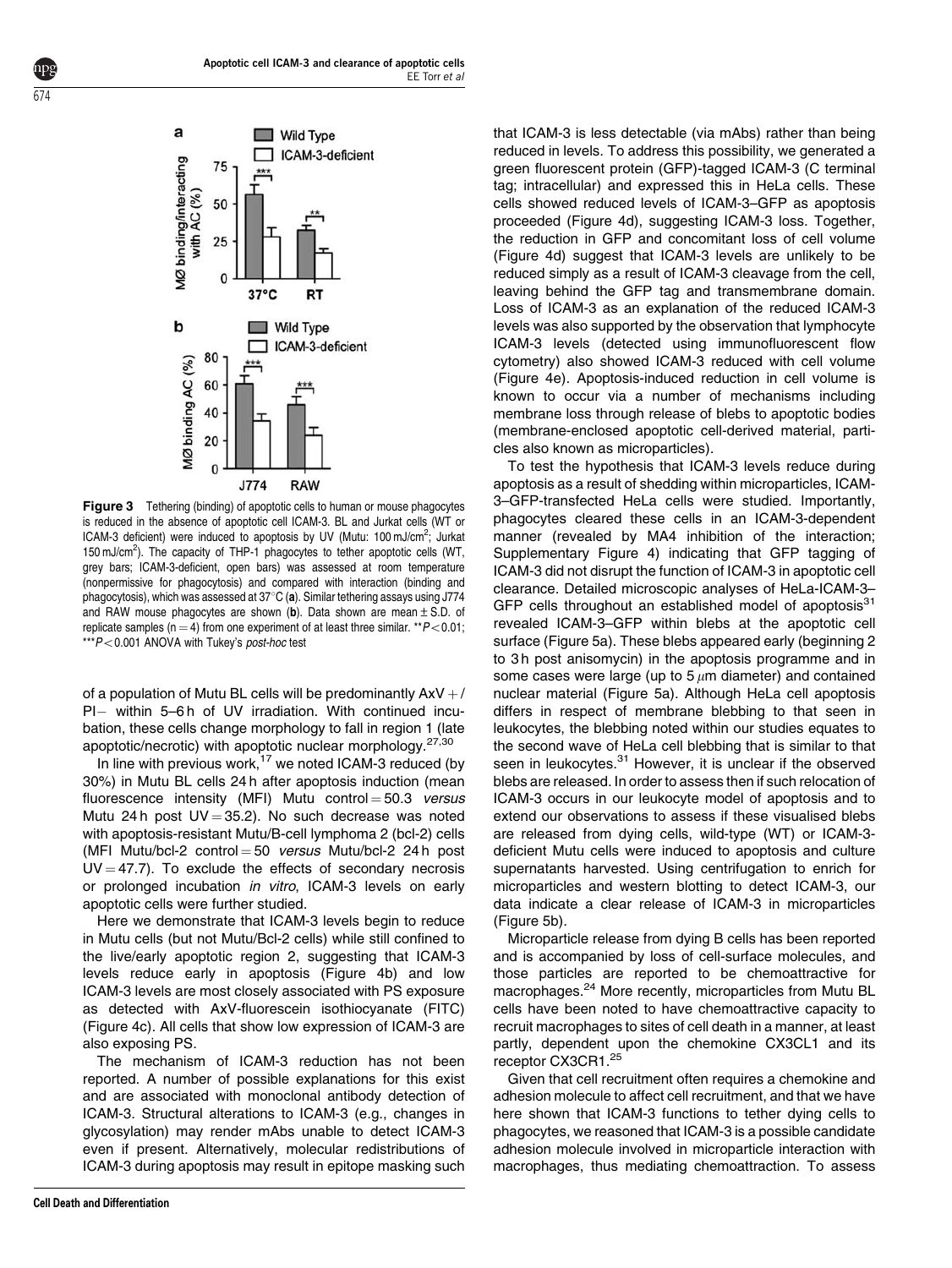

<span id="page-4-0"></span>

Figure 4 Cell-surface ICAM-3 levels reduce during apoptosis in line with a loss of cell volume. (a) Electronic volume versus side scatter flow cytometric dot plots of Mutu BL cells at 0 h (left) or 24 h (right) post UV. Region 1 cells are necrotic and late apoptotic whereas region 2 cells are live or early apoptotic. (b) Mutu BL cells or Bcl-2-transfected counterparts (Mutu/bcl-2) were irradiated with UV (100 mJ/cm<sup>2</sup>) and 4 h post UV were assessed in parallel for PS exposure (using AxV-FITC staining) and ICAM-3 expression (using direct immunofluorescence with anti-ICAM-3-PE) of cells within zone 2 (live/early apoptotic cells). Grey profiles show staining of irradiated cells whereas clear profiles show nonirradiated cells. UV-treated Mutu but not Mutu/bcl2 cells show high level of PS exposure and reduced levels of ICAM-3. (c) UV-induced Mutu BL stained for both ICAM-3 expression (ICAM-3-PE) and PS exposure (AxV-FITC) shows PS-exposing cells (in region 2 – live/early apoptotic) preferentially express reduced ICAM-3. (d) HeLa cells expressing ICAM-3–GFP were assessed for cell volume and ICAM-3–GFP expression over time following induction to apoptosis with anisomycin (5  $\mu$ g/ml). (e) Mutu BL cells were induced to apoptosis with UV and the percentage of cells positive for ICAM-3 (assessed using anti-ICAM-3-PE and flow cytometry) was compared with cell volume (electronic volume (EV)) and PS exposure (AxV). Data shown are collected from at least 5000 events and are representative of at least three similar experiments

this, microparticles from BL cells (WT or deficient for ICAM-3) were tested for their chemoattractive capacity in a micro-Boyden chamber. Our data revealed a potential for microparticles from BL cells WT for ICAM-3 to promote phagocyte movement [\(Figure 6a\). Interestingly, microparticles released](#page-5-0) [from ICAM-3-deficient BL cells were significantly less potent,](#page-5-0) [suggesting a major role for ICAM-3 in this process. In order to](#page-5-0) [address the possibility that microparticles from ICAM-3-](#page-5-0)

[replete cells were simply promoting chemokinesis rather than](#page-5-0) [directional movement \(chemotaxis\), phagocytes were](#page-5-0) [exposed to microparticles without a gradient \(i.e., micro](#page-5-0)[particles were present in both wells of the chamber\). In this](#page-5-0) [case, phagocyte movement was significantly reduced](#page-5-0) [\(Figure 6b\), suggesting a gradient was necessary to elicit](#page-5-0) [movement of phagocytes, and confirms the chemoattractive](#page-5-0) [potential of microparticles from ICAM-3-replete cells. One](#page-5-0)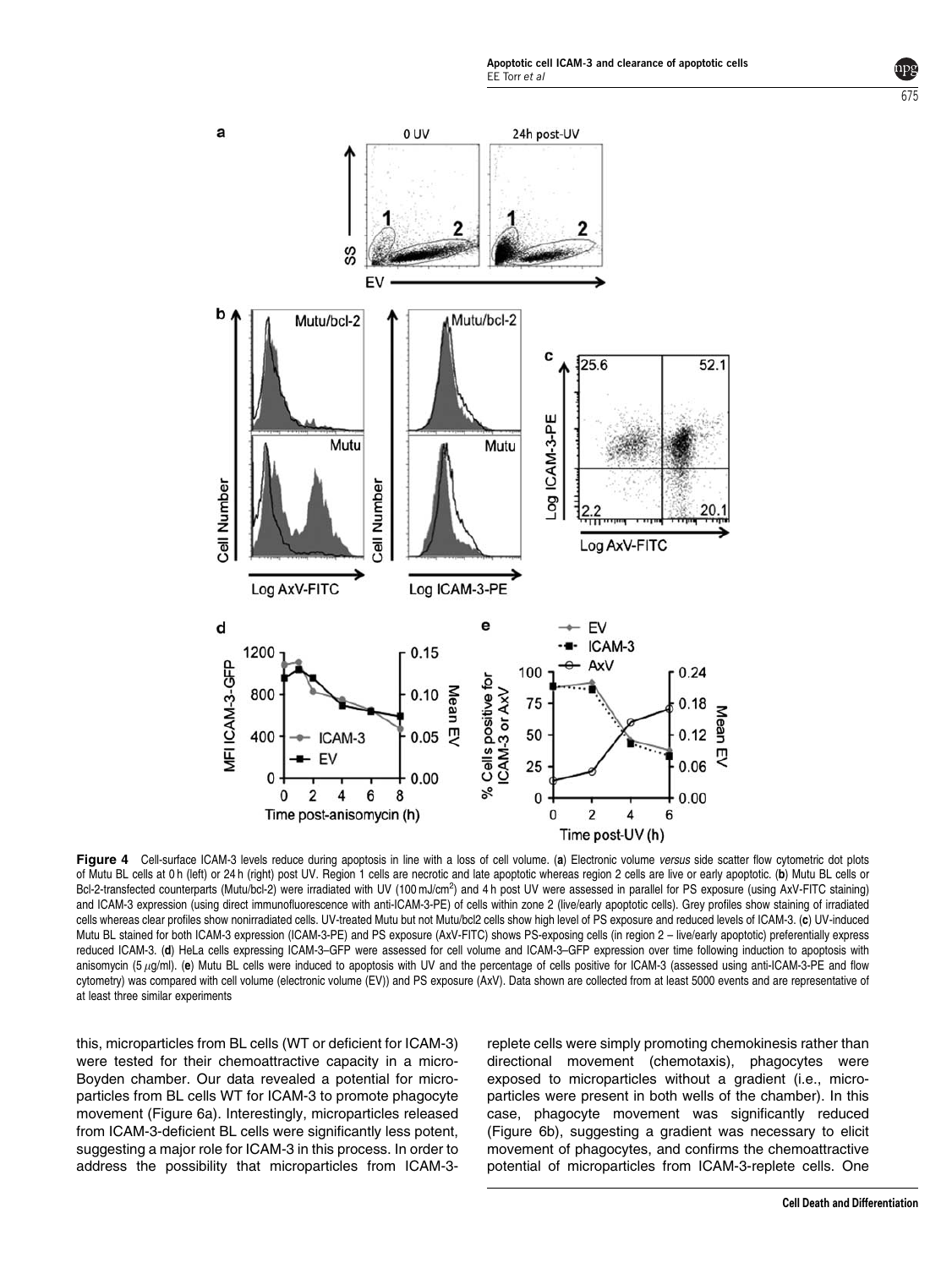<span id="page-5-0"></span>

Figure 5 ICAM-3 is present in apoptotic blebs during zeiosis and is released from apoptotic cells in microparticles. (a) HeLa cells transfected with ICAM-3–GFP were imaged using epifluorescence microscopy following apoptosis induction with anisomycin (5  $\mu$ g/ml). Cell nuclei were stained with DAPI (250 ng/ml) and optical sections photographed and deconvoluted with Volocity software (PerkinElmer). Images shown are noninduced and 3 h post anisomycin. Images were selected to demonstrate the location of ICAM-3. Apoptotic cells expressing high levels of ICAM-3–GFP are shown to clearly reveal the location of ICAM-3 on blebs. Quantitative data relating to ICAM-3 expression are provided in [Figure 4. \(](#page-4-0)b) Mutu [BL cells \(WT or ICAM-3 deficient\) were UV induced to apoptosis and 16 h post-UV](#page-4-0) [culture supernatants harvested. Cell bodies were removed and discarded following](#page-4-0) low-speed centrifugation (7 min;  $350 \times g$ [\) and remaining microparticles purified](#page-4-0) [through high-speed centrifugation. Pelleted microparticles were prepared and](#page-4-0) [separated by PAGE and a western blot probed with anti-ICAM-3 mAb MA4.](#page-4-0) [Scale bar](#page-4-0) =  $16 \mu m$  $16 \mu m$ 

simple explanation of these results may be that cells WT for ICAM-3 died more quickly or to a greater extent, and thus were likely to generate more microparticles. Our studies indicated that the kinetics and extent of death within these two cell lines were equivalent. In order to assess generation of microparticles, supernatants from apoptotic cultures of WT or ICAM-3 deficient cells, as used in the chemoattraction assays, were analysed by dynamic light scattering using a Zetasizer (Malvern Instruments, Malvern, UK). Such analyses measure particle diameter and our studies indicated no significant difference between the generated microparticles, with both cultures showing similar numbers and size distribution of the particles (WT:  $186 \pm 26.2$  nm; ICAM-3 deficient:  $206 \pm$ 47.7 nm). Taken together, these data suggest that ICAM-3 in microparticles supports phagocyte chemoattraction.

## Discussion

Herein we further characterise the role of ICAM-3, an established mediator of apoptotic cell clearance,<sup>[17](#page-8-0)</sup> in mediating this complex, multistage process that comprises, in vitro, recognition (to enable specific identification of dying cells), binding/tethering (a strong cell–cell interaction), phagocyte signalling (to initiate the next phase of the process), phagocytosis (reorganisation of cytoskeleton and membrane for uptake) and finally degradation. In vivo, however, it may be necessary for phagocytes to seek dying cells



Figure 6 Microparticles from apoptotic cells mediate macrophage chemoattraction in an ICAM-3-dependent manner. Microparticles were prepared from

cultures of apoptotic Mutu BL cells (WT or ICAM-3 deficient) at 16 h post UV. Supernatants were centrifuged to remove cell bodies (7 min;  $350 \times g$ ) and used neat. (a) Chemotaxis assay: the bottom chamber contained microparticles whereas the top chamber contained dihydroxyvitamin D3-stimulated THP-1 cells. Migration was allowed to proceed for 4 h before staining of migrated cells and quantitation by light microscopy. For each experimental treatment, four replicate wells were used and within each five high-power fields (HPFs) of view counted to quantify the number of migrated cells. Data shown are mean  $\pm$  S.E. of independent experiments  $(n = 7)$ . \*P<0.05 ANOVA with Tukey's post-hoc test. (b) Chemokinesis control where the chemotactic gradient was disrupted via inclusion of microparticles in both upper and lower chambers. Data shown are mean $\pm$  S.E. of independent experiments ( $n = 4$ ). \*P<0.05 ANOVA with Tukey's post-hoc test

and here we consider the role of ICAM-3 within the whole clearance process.

Here we report a novel mAb, MA4, that reacts with domains 1 and 2 of ICAM-3 and blocks interaction of apoptotic leukocytes with macrophages. In addition, we have developed cell lines deficient for ICAM-3 expression. The capacity of these ICAM-3-deficient cells, when apoptotic, for clearance by macrophages is reduced compared with their ICAM-3-replete counterparts and provides another powerful tool for ICAM-3 analysis. These ICAM-3-deficient cells complement previously described overexpression studies in HEK-293 cells where exogenous ICAM-3 expression promotes apoptotic cell clearance[.17](#page-8-0) Using these tools we demonstrate that ICAM-3 promotes apoptotic cell clearance by, at least minimally, tethering cell corpses to phagocytes. However, a role for ICAM-3 in mediating phagocytosis cannot be ruled out.

Apoptotic cell clearance has been suggested to occur through the development of a complex phagocytic synapse between phagocytes and dying cells, $<sup>1</sup>$  $<sup>1</sup>$  $<sup>1</sup>$  which is conceptually</sup> similar to the ICAM-3-containing immune synapse between T cells and antigen-presenting cells. This synapse also shares similarities with the sequential development of cell– cell interactions required for efficient leukocyte–endothelial cell interaction before extravasation; here, weak interactions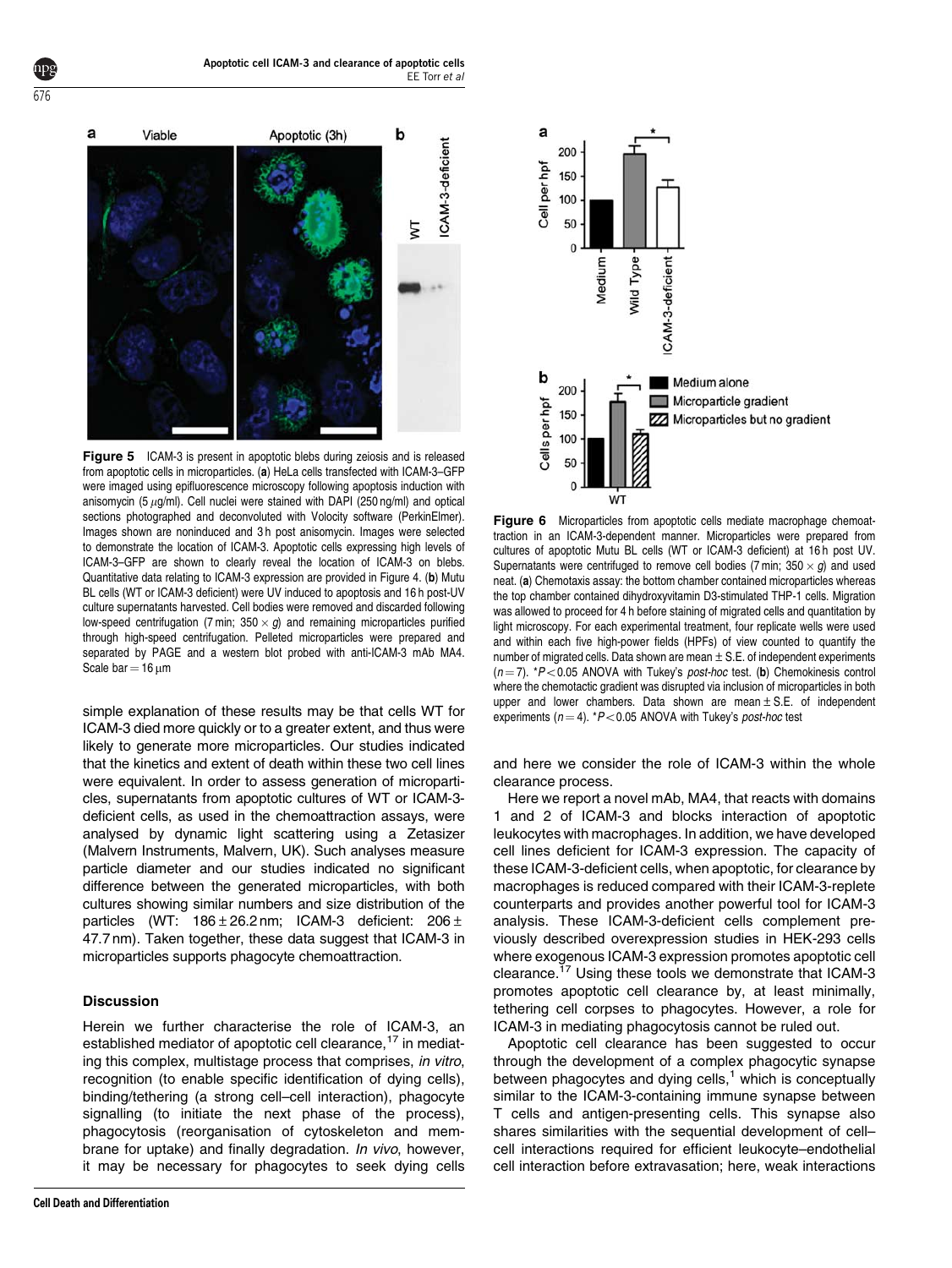lead, via signalling events, to more stable interactions utilising b2-integrins that arrest leukocytes on vascular walls through interaction with adhesion molecules including IgSF members. Such comparisons may be of significant relevance when describing the nature of the apoptotic cell–phagocyte interaction process, especially with a focus on ICAM-3, a further IgSF member that is leukocyte restricted.

The demonstration that ICAM-3 functions, on the apoptotic cell, as an adhesion molecule promoting the tethering of apoptotic leukocytes in a manner that is at least partially nonredundant is novel and expands our knowledge as to the involvement of the IgSF in this clearance process. Furthermore, it may provide useful evidence for the identification of the specific receptor that may be involved in the recognition of apoptotic cell-associated ICAM-3, a receptor that to date has proved elusive.

An intriguing aspect to ICAM-3 is its reduction in expression during apoptosis despite its novel tethering role in clearance.<sup>[17](#page-8-0)</sup> We show that this reduction in ICAM-3 is rapid and extensive. Apoptosis-associated disruption/masking of epitopes through molecular associations (e.g., ICAM-3 associations with itself or other molecules) or molecular changes (e.g., alterations in glycosylation) could reveal apparent reductions in ICAM-3 via mAb-based detection. Furthermore, shedding of ICAM-3 extracellular domains as a soluble cleavage product or release in apoptotic bodies may explain such observations. Here we used ICAM-3–GFP to monitor ICAM-3 directly and demonstrate in transfected HeLa cells that ICAM-3 is present within surface blebs during apoptosis. This experimental system with exogenous expression of a tagged ICAM-3 within HeLa cells demonstrated that an intracellular GFP tag did not disrupt the ability of ICAM-3 to function as a tethering ligand on apoptotic cells. Notably, although overexpression may increase the removal of apoptotic non-leukocytes (HEK cells), $^{17}$  it sometimes failed to increase tethering to phagocytes but simply introduced a new tethering mechanism, now inhibitable with anti-ICAM-3 mAb MA4.

The outcome of cell–cell interactions is dictated by the net effect of multiple systems acting between cells, including molecules that promote clearance and molecules that inhibit clearance. Notably, ICAM-3 is present in both viable and apoptotic leukocytes, although viable leukocytes are not tethered or engulfed by phagocytes.<sup>[17](#page-8-0)</sup> The novel role in corpse tethering and clearance for apoptotic cell-associated ICAM-3 is likely associated with a loss of molecules such as CD31 and CD47 that exert inhibitory effects to prevent viable cell clearance<sup>[18,21](#page-8-0)</sup> and may also include qualitative changes in ICAM-3 as cells proceed through apoptosis. Future work may assess the potential for native ICAM-3 on viable cells to act in an inhibitory manner similar to its close relative CD31.

Our evidence that ICAM-3 levels on leukocytes were reduced in line with reductions in cell volume and the observations of ICAM-3 within apoptotic ICAM-3-transfected HeLa cell blebs led us to identify ICAM-3 within microparticles released from apoptotic leukocytes. Such membrane loss has been demonstrated previously and is more than a simple phenomenon associated with poor membrane and cytoskeletal regulation during death. It is an important functional event for dying cells involved in phagocyte recruitment to undertake the final clearance step of the apoptosis programme. $24$ 

Microparticles from apoptotic BL cells, as used in our studies, have been reported to be important in monocyte recruitment to B-cell apoptosis in a manner that is CX3CL1 (fractalkine) dependent.<sup>[25](#page-8-0)</sup> CX3CL1 is a novel class of chemokine with adhesion properties, suggesting that it may play a dual role in monocyte recruitment, acting as both chemokine and adhesion molecule. Our data suggest that ICAM-3, a classical adhesion molecule, may also function within this process as ICAM-3-containing microparticles are significantly more potent in recruiting macrophages than their ICAM-3-deficient counterparts. Given our described role for ICAM-3 in tethering apoptotic cells to phagocytes, the established role for ICAM-3 in stabilising T cell–APC interactions and the involvement of other IgSF members (ICAM-1/2) in processes that require chemokine signalling (e.g., leukocyte extravasation), we propose that ICAM-3 may function as an adhesion molecule to complement the role of CX3CL1 or other microparticleassociated chemoattractants in recruiting phagocytes to sites of B-cell death. Indeed, it is likely that a range of chemoattractants are housed on and within complex microparticles and these have been suggested to act as long-distance mediators of attraction.<sup>[32,33](#page-8-0)</sup>

 $6/7$ 

Interestingly, evidence exists for preferential loss of ICAM-3 (54% reduction) over CD31 (18% reduction) in apoptotic neutrophils (which lose relatively little membrane during apoptosis relative to lymphocytes), suggesting ICAM-3 may be preferentially released in microparticles.<sup>[34](#page-8-0)</sup> Our work suggests this may be an active mechanism to recruit macrophages. Further work is also needed to assess the immunomodulatory effect of ICAM-3 and microparticles released from apoptotic cells. Our current work indicates that microparticles can exert anti-inflammatory effects on macrophages irrespective of their ICAM-3 expression, although preliminary data suggest that ICAM-3-replete microparticles may more rapidly exert their effect, perhaps through more efficient interaction of microparticles with phagocytes.

Our work raises the possibility that ICAM-3 may be targeted to modulate macrophage/monocyte recruitment to sites where leukocyte cell death may be occurring. The atherosclerotic plaque, a nonresolving inflammatory site, comprises a complex scenario of monocyte recruitment, overwhelmed capacity for phagocytic removal of lipid-laden apoptotic ('foam') cells coupled with further cell death and further recruitment in a progressive and deleterious pathological manner.[35](#page-8-0) Although one might expect ICAM-3 to be involved in monocyte recruitment to apoptotic foam cells, with monocytes expressing ICAM-3, it is perhaps even more compelling given the observations that foam cells express CX3CL1,<sup>[36](#page-8-0)</sup> and monocyte subsets in mice that accumulate in plaques express and utilise CX3CR1 in their recruitment.<sup>[37](#page-8-0)</sup> Furthermore, it has recently been hypothesised that apoptotic cell-derived chemoattractants may recruit monocytes to tumours where as tumour-associated macrophages they play an important role in driving tumourigenesis.<sup>33</sup> This model may be of great importance in the case of non-Hodgkin's lymphoma (e.g., Burkitt's lymphoma from where our Mutu BL cells derive) where high levels of apoptosis and large numbers of macrophages coexist.<sup>[33](#page-8-0)</sup>

In conclusion, we demonstrate that ICAM-3 functions at least minimally as a ligand to tether apoptotic cells to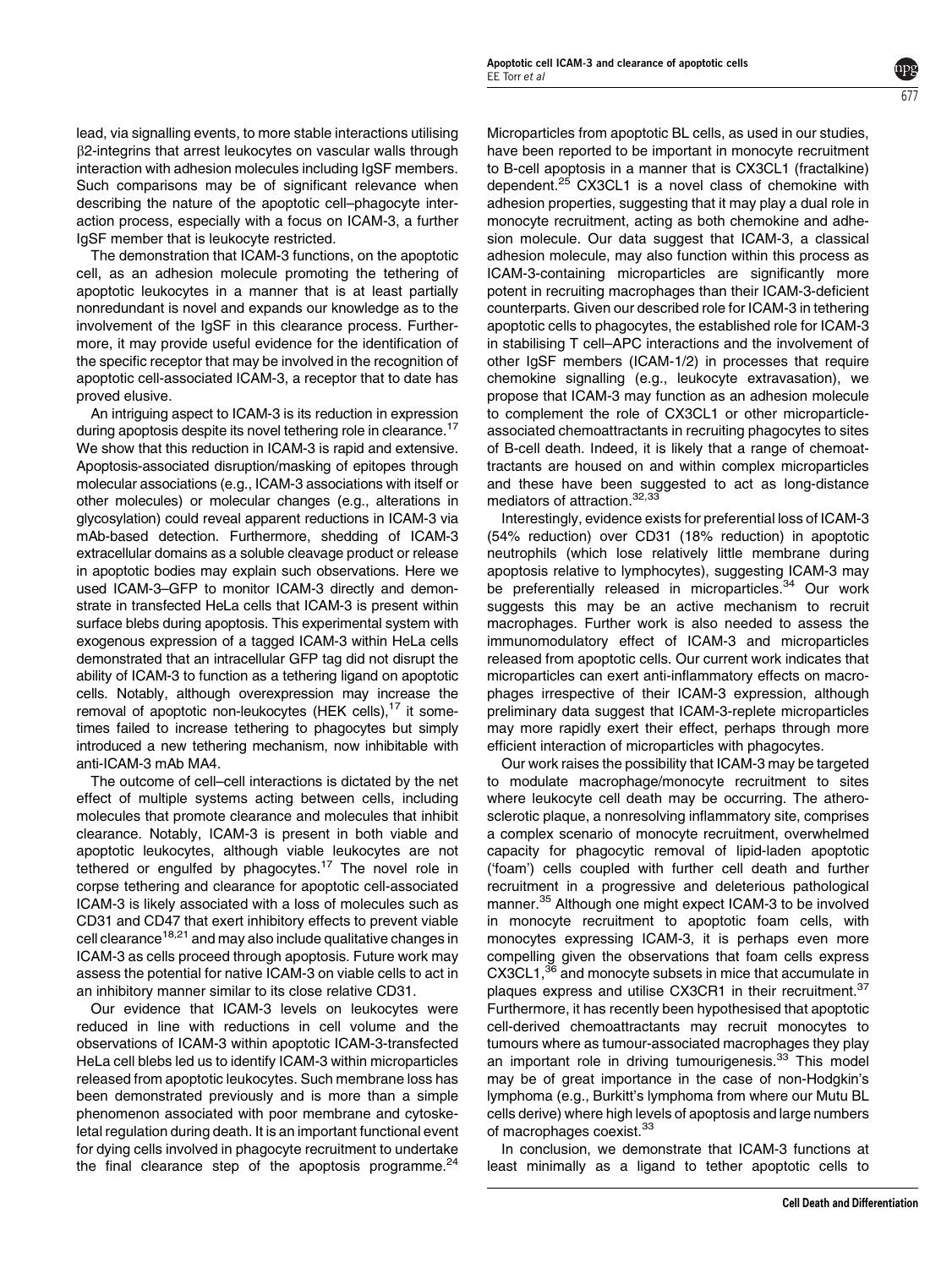phagocytes in a manner that is, at least partially, nonredundant. Associated with this function is a loss of ICAM-3 during apoptotic cell blebbing, and released ICAM-3-containing microparticles potently recruit phagocytes via chemotaxis to apoptotic leukocytes. Our data are consistent with ICAM-3 complementing the role of other chemoattractants (e.g., CX3CL1) and may function as an important adhesion molecule within this recruitment pathway. Further work is now needed to assess the importance of ICAM-3 in recruiting phagocytes to sites of leukocyte cell death (e.g., atherosclerotic plaques and leukocyte-derived tumours) and to characterise the exact molecular mechanisms by which it appears to exert its effect.

#### Materials and Methods

Cell isolation, cell lines and culture. Anti-ICAM-3-expressing hybridoma cells were produced by fusing spleen cells from ICAM-3/HEK transfectant<sup>17</sup> immunised Balb/c mice with Ag8.653 cells. All work was undertaken in accordance with regulatory guidance. Briefly, splenocytes from an immunised mouse were fused (5 : 1 ratio) with myeloma cells in the presence of 50% PEG1500 (Roche, Applied Science, West Sussex, UK) under serum-free conditions. Hybridomas were cloned using limiting dilution in RPMI-1640 medium containing 2 mM L-glutamine supplemented with 10% v/v fetal calf serum (FCS; PAA, Yeovil, UK), 100 IU/ml penicillin and 100  $\mu$ g/ml streptomycin) and HAT selection supplement (Sigma, Poole, UK). The anti-ICAM-3 reactivity of culture supernatants against immobilised ICAM-3-Fc and CD14-Fc was assessed using ELISA.

Mutu I BL cells,<sup>[38](#page-8-0)</sup> Jurkat (human T) and THP-1 (human myelomonocytic) were cultured in RPMI-1640 medium containing 2 mM L-glutamine supplemented with 10% FCS (PAA) and 100 IU/ml penicillin and 100  $\mu$ g/ml streptomycin). RAW 264.7 cells (murine macrophage<sup>[39](#page-8-0)</sup>), J774 cells (murine macrophage<sup>40</sup>), HeLa 229 (human epithelial) and HEK-293 cells (human epithelial) cells were cultured similarly but in DMEM (PAA) supplemented with FCS, glutamine and antibiotics as above.

ICAM-3-deficient Mutu I cells were generated by sequential fluorescenceactivated cell sorting of a WT Mutu I population. Briefly, cells were stained aseptically with excess anti-ICAM-3 mAb (CAL3.10; R&D Systems, Abingdon, UK) followed by goat anti-mouse FITC (Sigma). At least 10 000 viable cells from within the lowest 5% fluorescence region were collected using fluorescence-activated cell sorting. Cells were recovered in culture for 1 to 2 weeks before repeat sorting. Three rounds of flow cytometric sorting were used to produce stable, non-ICAM-3 expressing cell populations. ICAM-3 expression was assessed regularly using indirect immunofluorescence to ensure no spontaneous recovery of ICAM-3 on ICAM-3-deficient sorted populations.

Monoclonal antibody-based assays. Monoclonal antibodies were produced as outlined above and clones of interest were further cultured and tissue culture supernatant harvested from static cultures when cells were  $+70%$ apoptotic. Such tissue culture supernatants were routinely used for subsequent analyses.

For ELISA, Nunclon Maxisorp plates (Thermo-Fisher Scientific, Loughborough, UK) were coated overnight with sheep anti-human Fc (The Binding Site, Birmingham, UK) at  $5 \mu g/ml$  in carbonate buffer (pH 9.6; Sigma). Following washing in PBS(T) (phosphate-buffered saline  $+$  0.05% v/v Tween-20), Fc-tagged proteins were added at a concentration of 1  $\mu$ g/ml for 1 h at 37°C. The resultant, oriented Fc fusions were probed with mAbs and bound mAb detected using antimouse HRP (GE Healthcare, Buckinghamshire, UK) and colourimetric SigmaFAST OPD assay (Sigma).

For western blot analysis, cells were solubilised under reducing and denaturing conditions, separated using standard polyacrylamide gel electrophoresis and electroblotted to nitrocellulose (0.45  $\mu$ m, Schleicher & Schuell, Dassel, Germany, supplied by Thermo-Fisher Scientific). Membranes were blocked in 5% non-fat milk powder in TBS-tween (0.05% v/v; pH 7.2), probed with mAbs and detected using anti-mouse HRP and ECL detection kits (GE Healthcare).

For indirect immunofluorescence, cells were incubated with excess mAb on ice for 30 min, washed twice in PBS(A)/BSA (0.5% w/v) and incubated with goat anti-mouse FITC (1  $\mu$ l per 200 000 cells in 100  $\mu$ l volume; Sigma). Stained cells were analysed either directly or following fixation in 1% w/v formaldehyde in PBS(A) using a Beckman-Coulter Quanta SC flow cytometer (Beckman Coulter, High Wycombe, UK). Downstream flow cytometric analyses and presentations were undertaken using VenturiOne software from Applied Cytometry Systems (Sheffield, UK) or FlowJo (Treestar Inc., Ashland, OR, USA).

Production of recombinant human CD14 and ICAM-3. Recombinant human CD14 or human ICAM-3 were produced as soluble Fc fusion proteins (fused to CH2/CH3 domains of human IgG1).<sup>[17](#page-8-0)</sup> DNA for the recombinant proteins was transfected to 293 cells using standard calcium phosphate-mediated transfections. Fc fusion proteins were purified from culture supernatants using HiTrap protein G columns (GE Healthcare).

ICAM-3–GFP (ICAM-3 with a carboxy terminal EmGFP tag) was constructed using the Vivid Colours pcDNA6.2/C-EmGFP-GW/TOPO mammalian expression vector (Life Technologies, Paisley, UK) as per the manufacturer's instructions, with forward primer: 5'-ATTTAAGCTTATGGCCACCATGGTACCA-3' and reverse primer: 5'-TTTTGCGGCCGCTATCATTACTTGTACAGCTCG-3'. The sequence of ICAM-3–GFP was confirmed by sequencing (Functional Genomics, Birmingham, UK). In order to express ICAM-3–GFP in HeLa cells, DNA was transfected using the TransIT-LT1 transfection reagent (Mirus Bio Corporation, Madison, WI, USA; supplied by Geneflow, Fradley, Staffordshire, UK) as per the manufacturer's instructions.

Apoptosis induction and quantification. Mutu BL or Jurkat cells were subjected to a measured dose of UV-B irradiation, using a Chromata-vue C71 light box and UVX radiometer (UV-P Inc., Upland, CA, USA) to induce apoptosis. BL cells received 100 mJ/cm<sup>2</sup> whereas Jurkats received 150 mJ/cm<sup>2</sup>. For analysis of apoptotic nuclear morphology, cells were fixed in 1% formaldehyde, stained with 4,6-diamidino-2-phenylindole (DAPI, Sigma, 250 ng/ml) and observed using inverted epifluorescence microscopy. For quantitative analyses, percentages of apoptotic cells per  $\geqslant$  200 counted per sample were enumerated. HeLa cells were induced with anisomycin (Sigma;  $5 \mu g/m$  from a stock of 5 mg/ml in DMSO). HeLa cell apoptosis was assessed by analysis of nuclear morphology following staining with DAPI and epifluorescence microscopy. Photomicrography was undertaken using a fully motorised Zeiss Axiovert 200 M fluorescence microscope (Carl Zeiss Ltd, Welwyn Garden City, Fradley, Staffordshire, UK) and Hamamatsu Orca camera driven by Volocity (Perkin-Elmer, Cambridge, UK).

Annexin V labelling and flow cytometry. Cells were stained with annexin V-FITC (eBioscience Ltd., Hatfield, UK). Briefly, cells were washed and resuspended in binding buffer (10 mM HEPES pH 7.4, 150 mM NaCl, 2.5 mM CaCl<sub>2</sub>) containing annexin V-FITC (1  $\mu$ l per 200 000 cells) for 15 min on ice. Cells were washed once in binding buffer and diluted to 1 ml with binding buffer and PI added to a final concentration of 20  $\mu$ g/ml. Samples were analysed immediately on a Quanta SC flow cytometer (Beckman Coulter).

Assays of phagocyte interaction with apoptotic cells. Assay of interaction (binding and phagocytosis) of phagocytes (RAW, J774 or THP-1, primary human monocyte-derived macrophages) with apoptotic cells was carried out either on multiwell glass slides<sup>[26](#page-8-0)</sup> or in 24-well plates as described.<sup>29</sup> Briefly, for the slidebased assay, apoptotic cells and phagocytes (100 : 1 ratio) were co-cultured for 1 h at 37°C in RPMI containing 0.2% (w/v) bovine serum albumin (Sigma). Unbound cells were removed by extensive washing and slides fixed in methanol, stained with Jenner/Giemsa (Raymond Lamb, Thermo-Fisher Scientific) and mounted in DePeX (VWR, Lutterworth, UK) before examination by light microscopy. Assays were performed similarly in 24-well plates but at the end of the procedure, cells were fixed in 1% formaldehyde and stained with DiffQuick II (Medion Diagnostics GmbH, Dudingen, Switzerland). In all cases, at least 200 macrophages were assessed in each of at least triplicate wells. As appropriate, antibodies were included in a 1 : 10 dilution of tissue culture supernatant. For assay of binding/tethering, co-cultures were carried out at room temperature  $(20^{\circ}C)$ . Data are presented as percent macrophage binding/tethering or interacting with apoptotic cells.

Where THP-1 cells were used as the phagocyte source, cells were cultured for 72 h in the presence of dihydroxyvitamin D3 (Enzo Life Sciences, Exeter, UK, 100 nM) and/or phorbol-12-myristate-13-acetate (PMA, 250 nM; Sigma) in four-well glass slides (Hendley (Essex) Ltd, Loughton, UK). Where primary human monocytederived macrophages were used, monocytes were isolated from peripheral blood of healthy volunteers and cultured for 7 days in the presence of 10% autologous serum in Iscove's modified Dulbecco's medium.<sup>[26](#page-8-0)</sup>